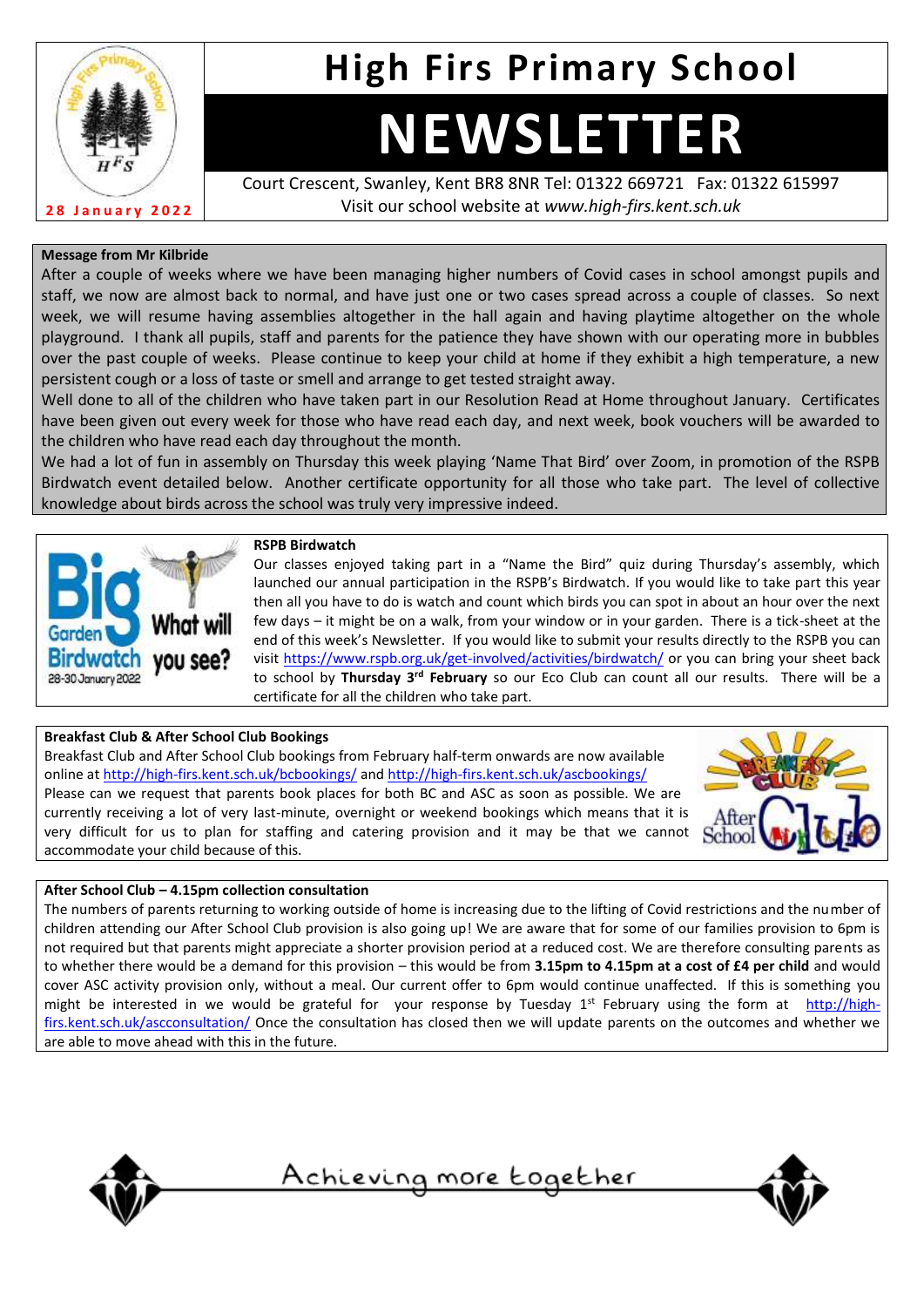#### **Special Mentions**

This week, our special mentions go to:

- Lowen  $P$  super definition of the word camouflage.
- Iyah M writing a super shopping list.
- Sadie  $B -$  always working hard and trying her best.
- Roman T writing an excellent story.
- Lilia G fantastic efforts in Maths.
- Mariana G working hard to improve her writing.
- Kenneth  $C$  fantastic effort with his information writing.
- Laquisha MD brilliant work with money in Maths.
- Lola H lovely drawings of Chinese dragons.
- Annie-Grace G fabulous diary entry in role as "Lila" from our book "The Firework Maker's Daughter".
- Ruby Bur super persuasive poster advertising Narnia as a holiday destination.
- Lucy  $E -$  great work in gym this week.
- Jessica A consistent high-quality home learning every week.
- Taylor C excellent dragon eye art work using oil pastels.

| <b>HOUSE POINTS</b> |                 | <b>This Week</b> | <b>Term Total</b> | <b>Top Scorers this week</b> |
|---------------------|-----------------|------------------|-------------------|------------------------------|
|                     | <b>BEECH</b>    | 198              | 600               | <b>Emilia S, Samuel S</b>    |
|                     | <b>CHESTNUT</b> | 189              | 572               | Jake R, Benjamin A, Bella W  |
|                     | <b>OAK</b>      | 178              | 581               | <b>Francesca F, Amy V</b>    |
|                     | <b>ASH</b>      | 172              | 560               | <b>Poppy G, Tilly F</b>      |

# **Times Tables Rockstars**

Well done to **CHESTNUT** who were the winners of this week's Rockstars challenge. Don't forget to take part next week if you are in KS2 – especially if you are in **ASH!**





#### Our top scorers were:

| <b>BEECH</b>    | <b>Chanelle M, Taylor C</b>   |  |
|-----------------|-------------------------------|--|
| <b>CHESTNUT</b> | <b>Benjamin A, Amelia Bay</b> |  |
| <b>OAK</b>      | <b>Millie WS, Elliott M</b>   |  |
| <b>ASH</b>      | Freya T, Veda T               |  |



#### **In our classes this week**

Reception – learned to order Numicon correctly.

- Year 1 sequenced events to retell a story.
- Year 2 learned about emperor penguins and wrote non-chronological reports.
- Year 3 found out about Alfred the Great.

Year 4 – talked about what you can do if you feel worried about something.

Year 5 – wrote persuasive letters and adverts based on "The Lion, The Witch and The Wardrobe."

Year 6 – tracked Darwin's route around the world on "The Beagle".



Visit **[www.kent-teach.com](http://www.kent-teach.com/)** for more information and application forms.





<u>Achieving more together</u>



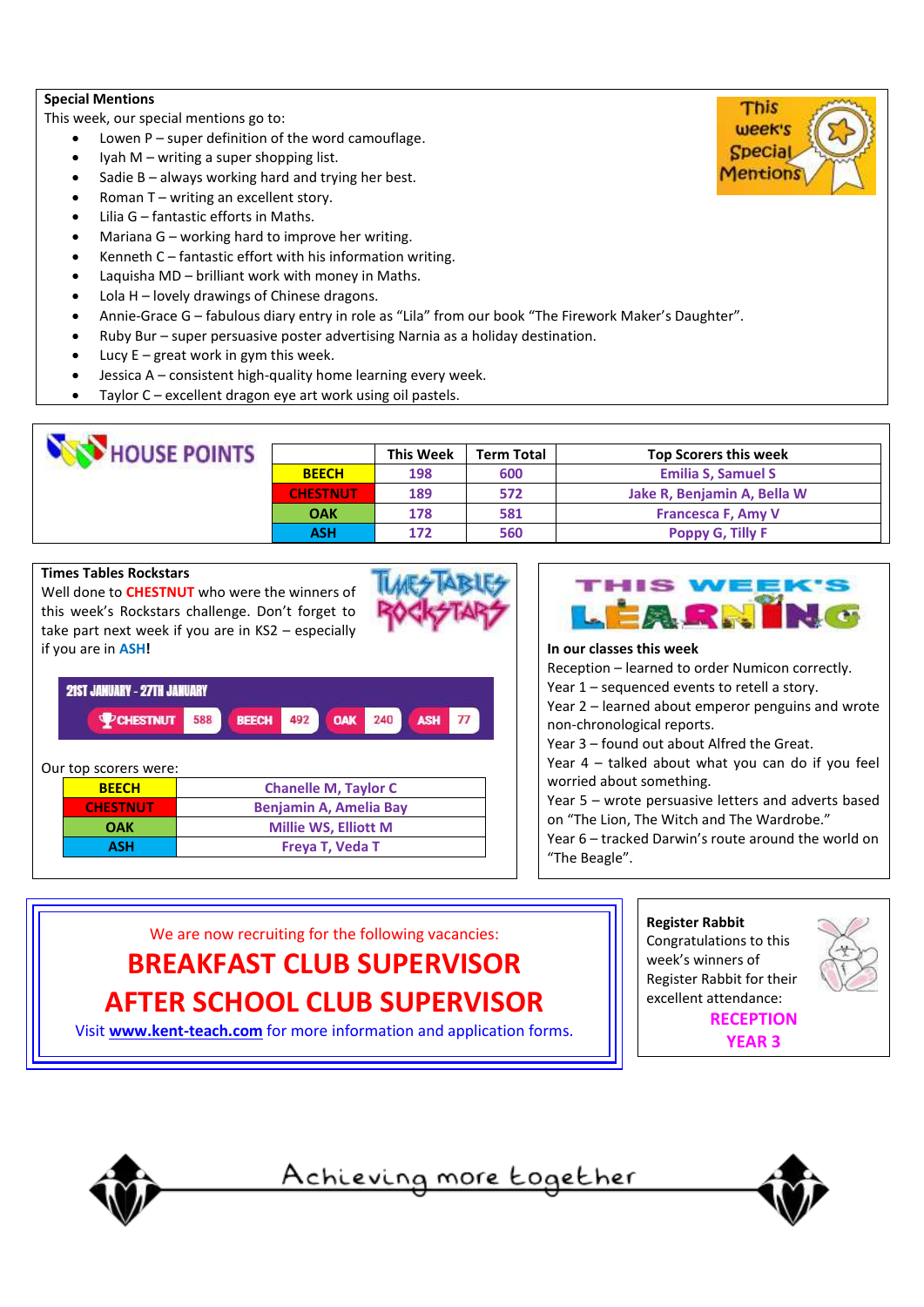

**Next week in school**

*INSET DAYS No children in school Fri 27 May 2022 Mon 27 June 2022*

Thurs 3 Feb Yr6 Class Assembly / SATs meeting 10.10am